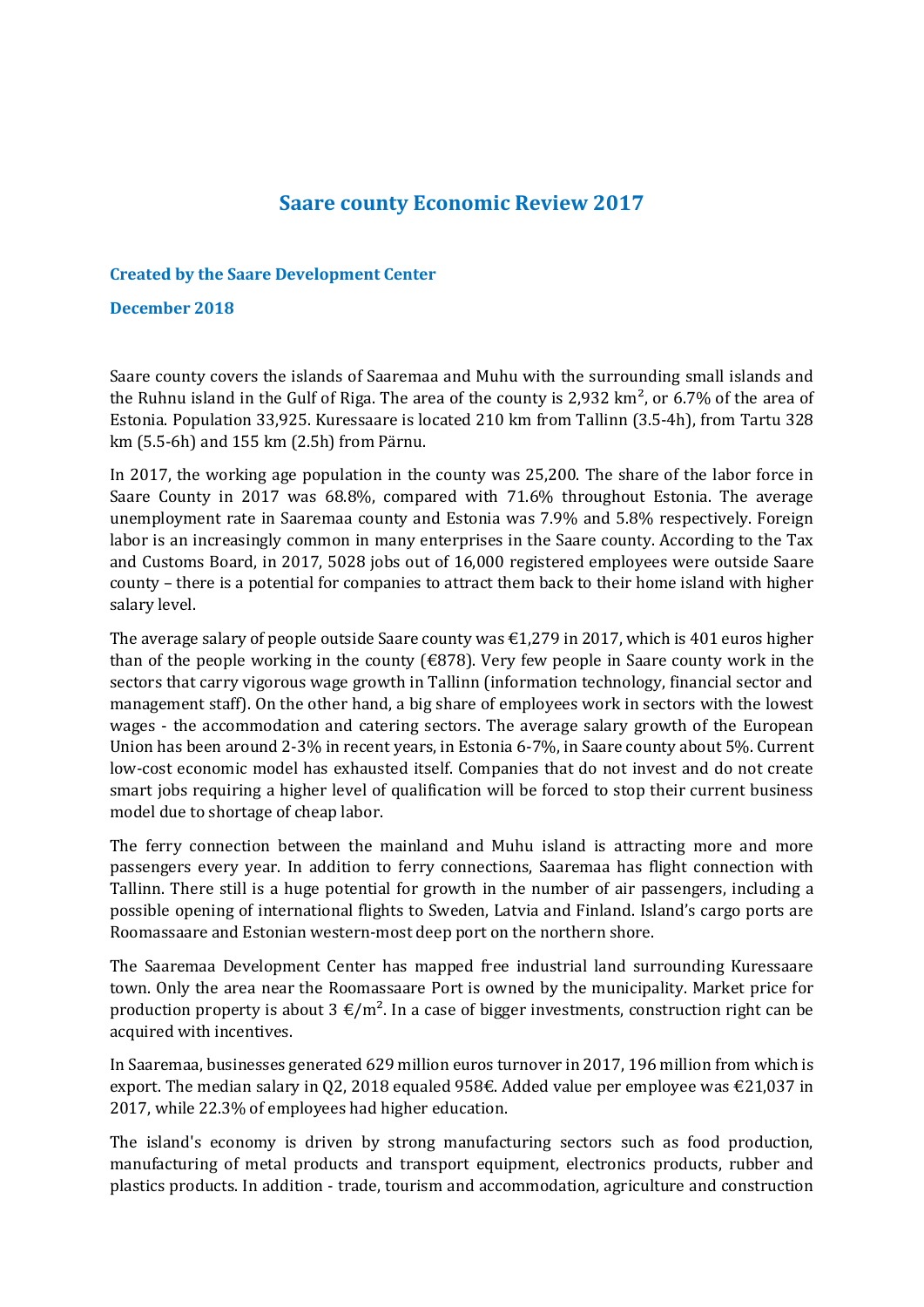

hold strong positions, and the wood industry and forestry sector are on the rise. The business of Saare county is versatile. In 2017, 46,3% of employment was in industrial production, as tourism remains seasonal.

**Drawing 1**. Turnover of the economic sectors of the Saare county. Share of turnover and workforce in sectors.

The largest companies are Saaremaa Tarbijate Ühistu (367 employees, trade), OÜ SPA TOURS (347, tourism), Merinvest (327, rubber products), Saaremaa Lihatööstus (233, meat products), Baltic Workboats (178, shipbuilding), Ionix Systems OÜ (164, eire systems) and Ouman Estonia OÜ (160, electronics) .

There were 3 large companies (over 250 employees), 22 medium-size (50-249 employees), 113 small-size companies (10-49 employees) and 1033 micro-companies (1-9 employees) in Saare county in 2017.

The largest 2017 turnover ( $\epsilon$ 43.4 million) in Saare county was in Saaremaa Tarbijate Ühistu, the turnover of which has annually increased in 2015-2017. Other companies with a high turnover are Baltic Workboats AS, AS Saaremaa Piimatööstus, OÜ Saaremaa Lihatööstus and Incap Electronics Estonia OÜ.